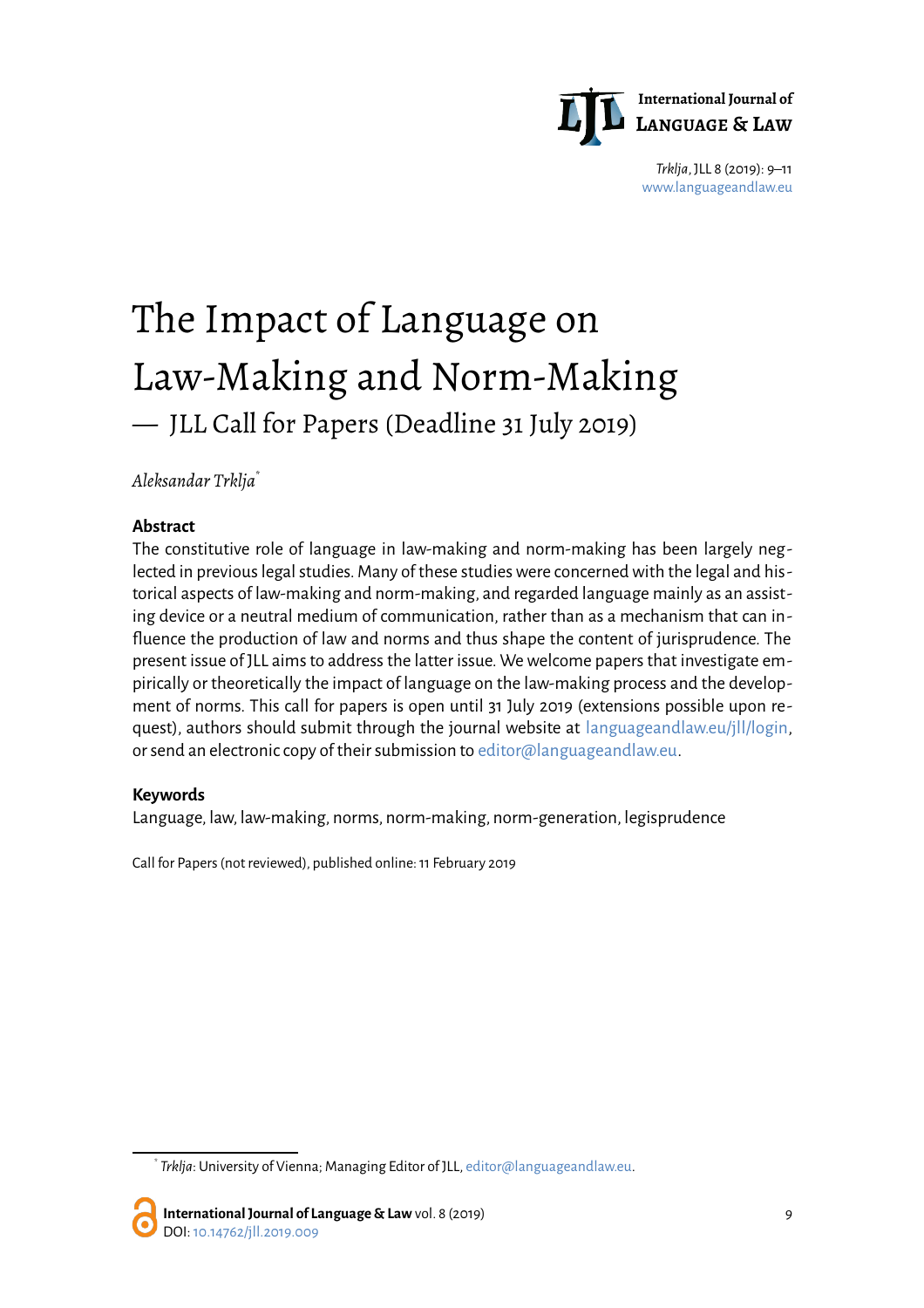### 1. Language in Law-Making and Norm-Making

The constitutive role of language in law-making and norm-making has been largely neglected in previous legal studies. Many of these studies were concerned with the legal and historical aspects of law-making and norm-making, and regarded language mainly as an assisting device or a neutral medium of communication, rather than as a mechanism that can influence the production of law and norms and thus shape the content of jurisprudence. The present issue of JLL aims to address the latter issue. We welcome papers that investigate empirically or theoretically the impact of language on the law-making process and the development of norms.

The papers should address this topic either from a synchronic and/or a diachronic perspective. Synchronic studies are expected to address institutionalized practices such as drafting procedures and strategies, language regimes, the process of translation in multilingual settings, the use of technology or the impact of media and public opinion. Diachronic studies are expected to examine how language influences the changes, transformations and modifications of legislation and norms over time, across legal systems, legal domains, and areas of law.

We welcome both studies that focus on specific linguistic sub-systems such as lexis, syntax, semantics or pragmatics and studies that regard language as a social practice and that examine relations between discourse, ideologies and law.

In particular, topics to be addressed include but are not limited to:

- Discursive and hegemonic construction of jurisprudence;
- Societal normalization of norms;
- Social actors, public opinion, media and law or norm-making;
- The scope of normative texts and entailment relations;
- The impact of translation on the shape and transformation of legislation and norms;
- Technology-based law drafting;
- Relations between legal genres and interaction between different genre colonies;
- Speech acts and types of norms;
- Intertextual relations in law-making and norm-making;
- Plain language and readability of legislation and norms;
- Linguistic changes at the syntactic, lexico-semantic and pragmatic level;
- The change of argumentation patterns.

## 2. About the Journal (JLL)

Journal of Language & Law (JLL) is the official journal of The International Language and Law Association (ILLA). In November 2018, JLL was selected as one of only three humanities journals (along with Glossa and Laboratory Phonology) to join the Free Journal Network (FJN), a scholarly initiative to promote Open Access publishing with strict best